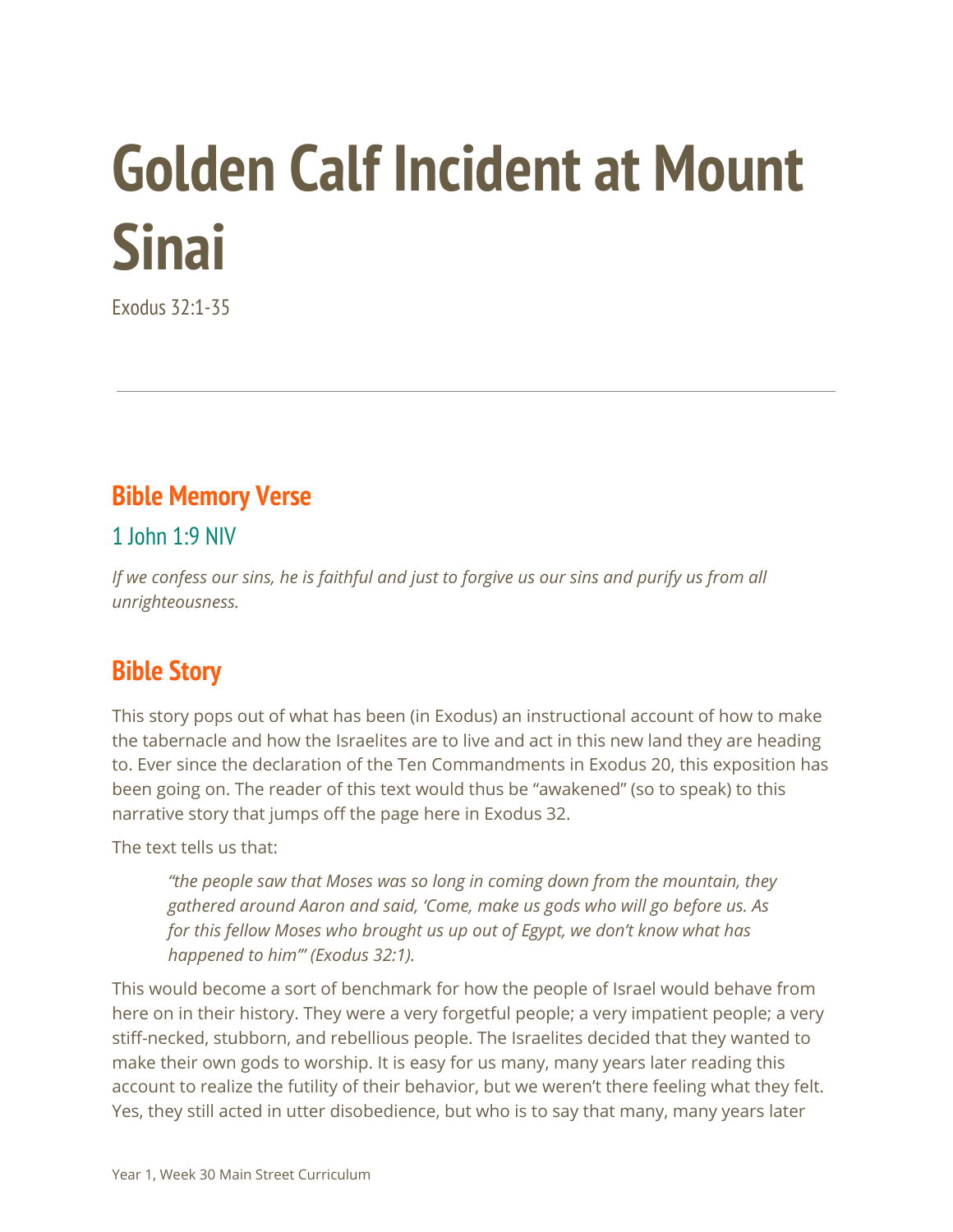from now, if an account was written of your personal history, would you be portrayed as acting in utter disobedience at times? The history and account of the people of Israel is a mirror of all of human history and our disobedient behavior. We find ourselves in their shoes when we "read the Bible" in our current circumstances. Nonetheless, the people did drastically disobey the Lord's commands that they had agreed to not but 12 chapters earlier. Remember the "thou shalt have no other gods before me… and thou shalt not make an idol of any kind?" Well, they must have forgot this part.

What is even worse is that their interim leader (while Moses was getting instructions from the Lord) was Aaron and he indulged the people in their sins. Aaron instructed the people to give all their gold to him and then he fashioned them an idol in the form of a calf—the Golden Calf. Then they attributed their rescue from Egypt to this inanimate object. "These are your gods, O Israel, who brought you out of Egypt" (Exodus 32:4). The next day they held a huge festival to the Lord, via the Golden Calf (very warped thinking… but remember, our thinking can get pretty warped, too). The people of Israel indulged themselves in one wild party, so wild in fact that it was heard up on the mountain where Moses and Joshua were.

The Lord told Moses what was happening, that the people had been quick to turn away from the Lord and He was going to destroy them and then make Moses into a great nation. Moses quickly reacted and interceded for the people:

*"O Lord, why should your anger burn against your people, whom you brought out of Egypt with great power and a mighty hand? Why should the Egyptians say, 'It was with evil intent that he brought them out, to kill them in the mountains and to wipe them off the face of the earth'? Turn from your fierce anger; relent and do not bring disaster on your people… Then the Lord relented and did not bring on his people the disaster he had threatened" (Exodus 32:11-12, 14).*

Moses went to bat for the people even before he had a chance to comprehend the situation. He interceded, stood in the place for, the people of Israel even though they were acting wicked and were doing terrible things.

Those of us who are followers of Jesus can rest assured that we have someone interceding for us, standing in our place for us—Jesus Christ. He stands before God as our once-for-all sacrifice, while Satan tries to continually accuse us of bad things. Jesus is our high priest, like Moses, who asks God for mercy on behalf of his beloved children. And we get it. Now that is grace, getting something that we do not deserve.

Then Moses went down the mountain and when he saw the wickedness of the people he became enraged and threw down the tablets which contained the writing by the finger of God, the law. The tablets broke into pieces at the foot of the mountain. Moses then took the Golden Calf had it thrown and burned in the fire, then ground into powder and scattered in the water and made all the Israelite people drink it!! Aaron had some lame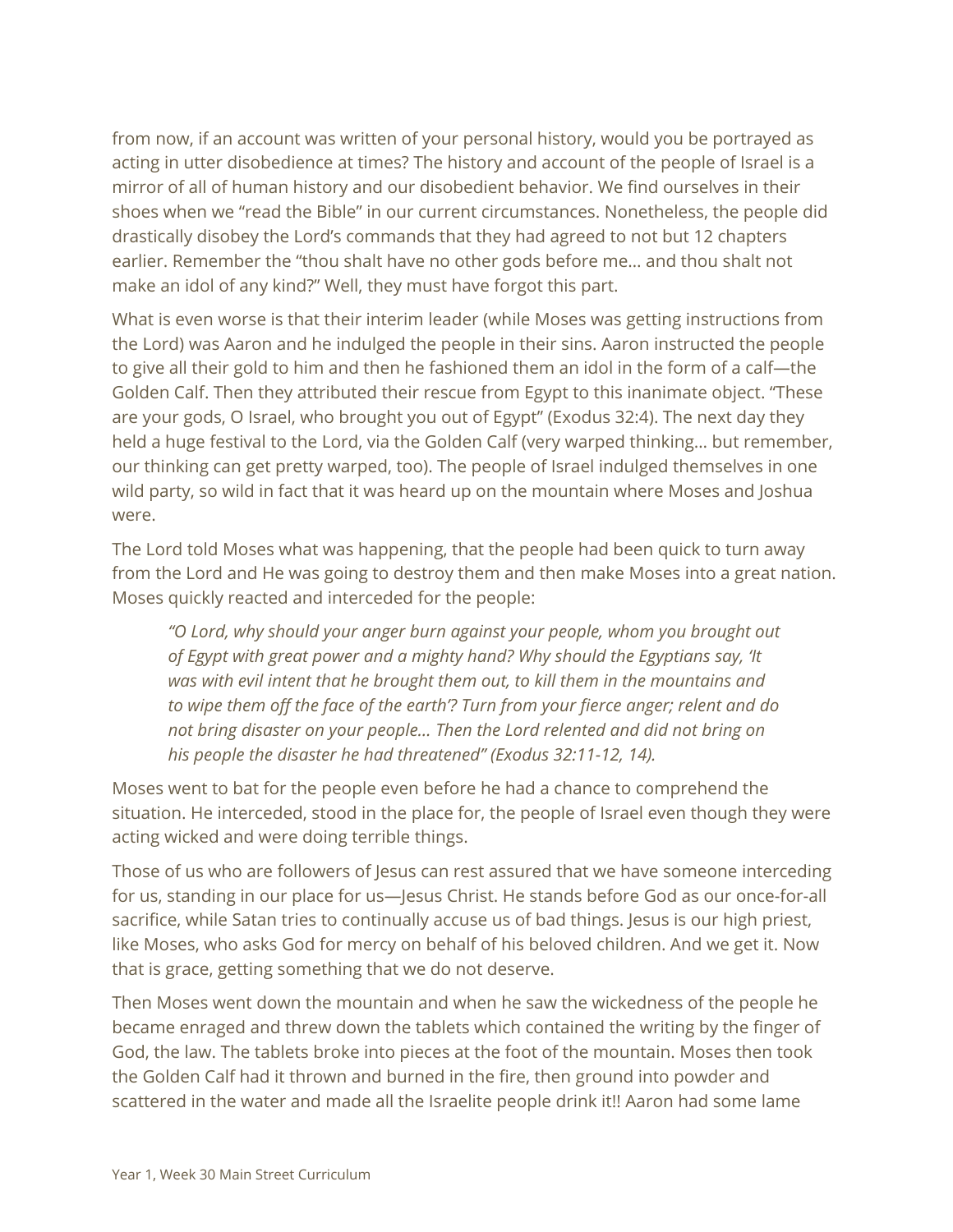excuse to Moses when asked why he led them in such a great sin: "I threw in the gold jewelry and out came this calf!" (Exodus 32:24). Go figure!

What happened next was judgment. The Levites rallied to Moses and they each strapped a sword to their side and went through the camp from one end to the other, killing his brother, friend, and neighbor. About three thousand people died that day. We would like to hope this was the group that had participated in the revelry of the Golden Calf, but we are not sure. It is most likely that the whole community participated in this sin and some suffered the judgment. They then were instructed to begin their journey again with the angel of the Lord leading them as before.

## **Life Application**

Patience would be an interesting application of this story. Had the Israelites been slow in their feelings toward Moses' absence maybe they would have not gotten to such a point as to create an idol for worship.

Impatient-ness is a plague among our culture today. We pride ourselves on instant gratification (my way right now) and want to enjoy things right away. The idea of waiting is not something we want to think about. Getting things when we want seems to be an American right.

However, according to Scripture, we are to wait upon the Lord. Although, not to the point of inaction, but moving only when the Lord allows and directs. This is concretely displayed in the journey of the Israelites to the Promised Land. When the fire and cloud moved outside and ahead of the Israelite camp then that was a sign to move on (not before and not after). They had a visual directive of when to move and when not to move.

Nowadays things are not quite so easy. There is no visual display or arrow telling us which direction to move or what action to take. We are to listen to the inner voice of the Spirit in our hearts and in our authentic community. Those who can hear the voice of the Lord, tend to be in step with his Spirit and a devourer of his Word. Patience is not found in self-discipline, but in the practice of loving our Savior and His Word through the Spirit of God.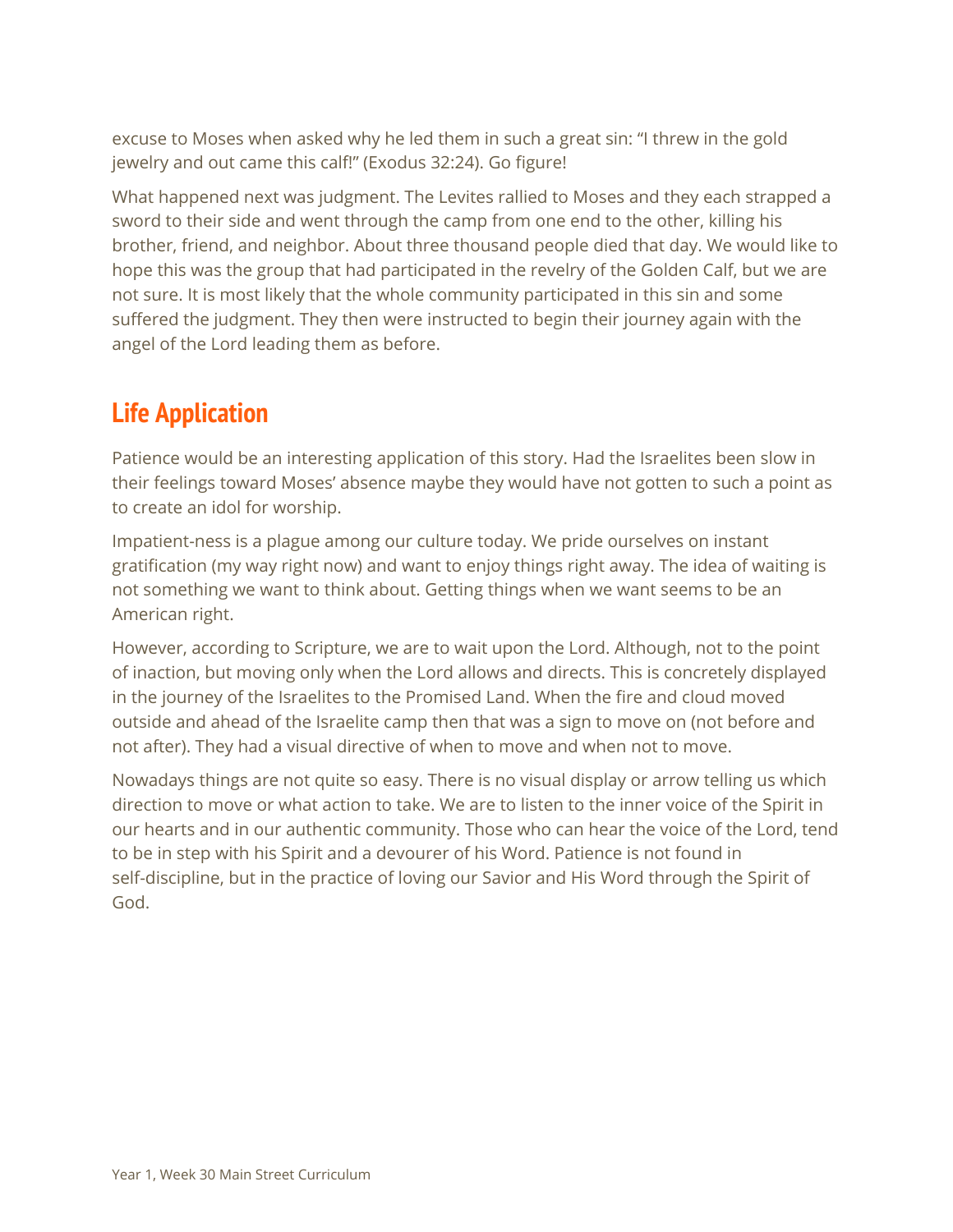#### **Review Questions**

- 1. How long was Moses gone from the camp (up on the mountain)? A long time
- 2. What did the Israelites do to sort of replace Moses and the LORD God? They created an idol, a Golden Calf
- 3. What did the people use to make the idol? Gold
- 4. Who arranged to have it built for them? Aaron, Moses' brother
- 5. Why did the people turn to Aaron? Because Moses was nowhere to be found… he had been gone for a long time!
- 6. What was the golden calf capable of? Nothing!
- 7. Why did the people want an idol? Because they did not believe that the LORD God was taking care of them, or maybe because they couldn't see the LORD God and wanted a god that they could see.
- 8. What did the LORD God want to do to the people of Israel? Destroy them and start over with Moses.
- 9. Who interceded for the people? Who stopped the LORD God from destroying the people? Moses
- 10. Who was with Moses up on the mountain? Joshua
- 11. What was the Israelites punishment for their sin? Moses ground up the Golden Calf and made all the Israelites drink it, then he had the Levites grab swords and killed about 3000 people.

## **Coloring Sheet**

Next page